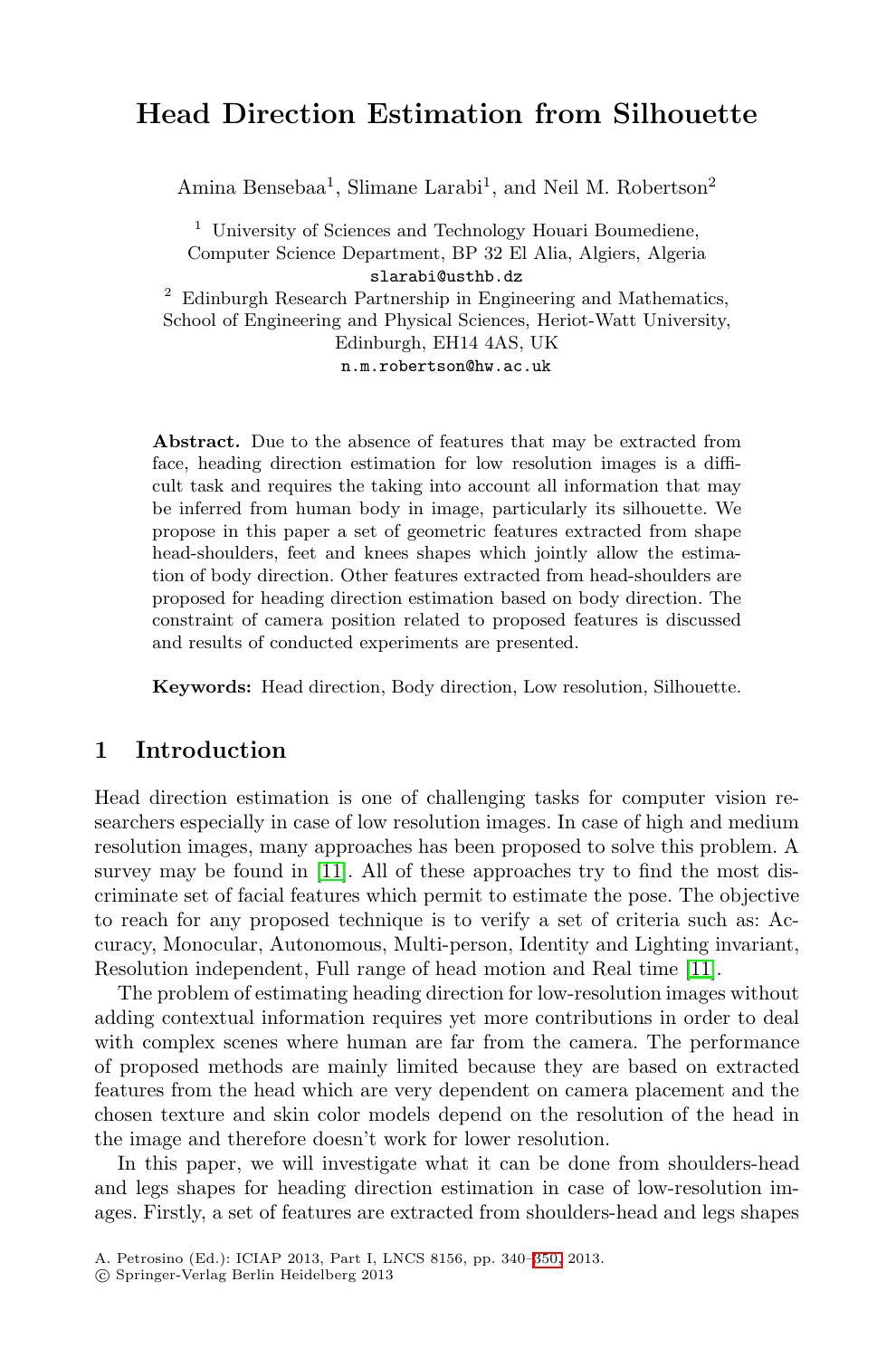and used for inferring body direction. In the next, heading direction is estimated using body direction and features extracted from head-shoulders shape. Section 2 covers the theoretical aspects of body and heading direction estimation based on features extracted from shoulders-head and legs shapes. Experiments are conducted to validate our approach and obtained results are presented in section 3.

## **2 Pri[or](#page-10-2) [Wo](#page-9-0)r[ks](#page-9-1)**

Face extraction in low-resolution images is an important task in the process of heading direction estimation. Few w[or](#page-10-3)k[s h](#page-10-4)a[ve](#page-9-2) been devoted for this purpose and all prese[nt d](#page-10-5)ifficulties for detecting faces when the resolution of images decreases [18]. Labeled training examples of head images are used to train various types of classifiers such as support vector machines, neural networks, nearest neighbor and tree based classifiers [13], [3], [4]. The disadvantage of these methods is the requirement of all combinations of lighting conditions and skin/hair colour variations in order to estimate an accurate classification.

Contextual features have been used in addition to visual ones in order to improve the quality of heading direction estimation [9] [8] [1]. Using multiple views camera, Voit [et a](#page-10-6)l [17] estimate head pose for low resolution image by appearance-based method. The head size varies around 20*×*25 and the obtained results [are](#page-10-7) satisfactory due to the use of multiple cameras. Additional contextual information: multiple calibrated cameras and a specific scene allows estimating of absolute coarse head pose for wide-angle overhead cameras by integrating 3D head position [16].

Head-shoulders shape has been studied and many methods have been proposed for the purpose of human detection in images using wavelet decomposition technique and support vector machi[ne \[](#page-10-8)14] or background subtraction algorithm [12]. In other side, head-shoulders shape has been used for human tracking and head pose estimation. In [12], [the](#page-10-9) direction of head movements is detected and tracked throughout video frames. Templates are captured for a specific position [o](#page-10-10)f [th](#page-10-11)e camera (mounted sufficiently high above to provide a top-view of the scene) without using all head poses.

Legs shape may contribute for heading-direction estimation. Indeed, detectors on the lower parts of the body has been introduced in many works for human body pose calculation and human action recognition [15]. Legs shape has been also used for human segmentation where body parts particularly the legs are modeled in order to detect and segment human [10]. The proposed approach is based on the matching of part-template tree images hierarchically proposed and used initially in [6], [7].

Our main contributions in this work are:

- The processing of images of far-field video when there is a difficulty to locate some features used such as skin, face.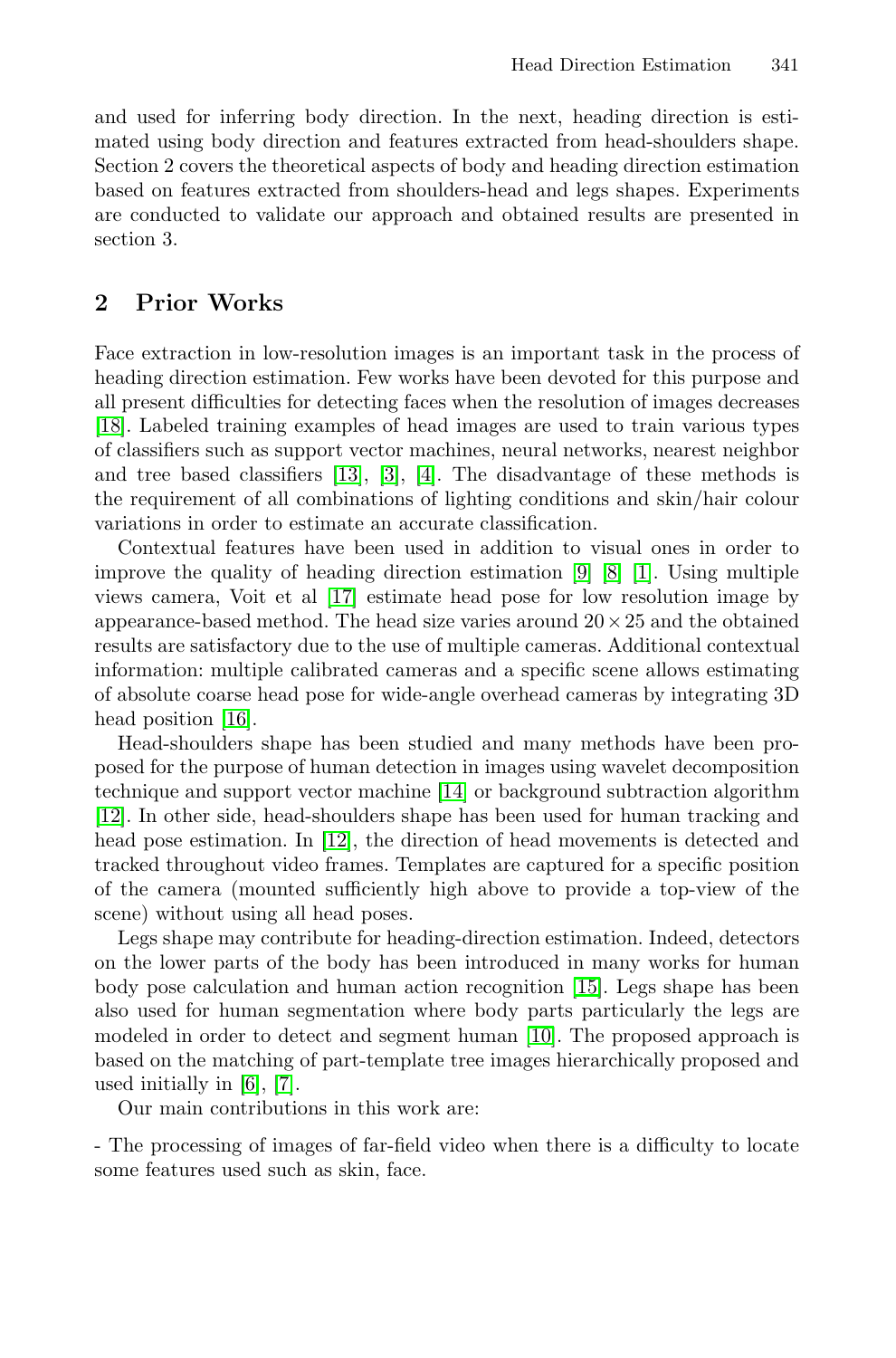- A set of geometric features are proposed that allow the estimating of body's and head's directions,

- Such features may be extracted even for far-field video because they concern only the silhouette.

- Possibility to extract these features whatever the position of the camera except for the top view.

### **3 Basic Principle of the Method**

Assuming that silhouettes of humans are extracted from images of low resolution, our aim is to estimate the directions of body and head. Geometric features are extracted from silhouette due to the absence of other features that may be extracted from head (face and hair) for such images. We will focus in this paper on shapes of head, shoulders, knees and feet which may be considered as a good features to achieve this task. Body direction is firstly estimated using features extracted from head-shoulders, knees and feet shapes. Secondly, knowing body direction, head direction is inferred from features of head-shoulders shape.

### **3.1 Geometric Features from Silhouette**

A shape leg is a part of silhouette which plays a dominant role for body direction estimation from image. Indeed, our visual system is able to infer body direction seeing only the outline shape legs (and/or) head-shoulders shape (see figure 1). We propose three determinant cues of shapes legs and head-shoulders that allow inferring body direction when they are extracted from outline shape. These features can't be computed for a fixed top down camera giving blobs of persons where head-shoulders can't be extracted from the rest of the silhouette.



**Fig[.](#page-3-0) [1](#page-3-0).** Some shapes of legs f[or](#page-3-0) which it is easy to infer body direction

The **first one** is the bent knee. When a leg is well separated from the other and the knee is bent, a coarse body direction can be inferred without ambiguity. Figure 2.a illustrates an example of shape legs where feet are hidden. Our visual system can easily give an estimate of body direction because the feet have limited possibilities of poses. Figure 2.b illustrates the correct poses and the directions can be inferred using the feet shapes, however figure 2.c shows impossible situation. The directions of the lines joining inflexion points of the same leg are used to infer the body direction.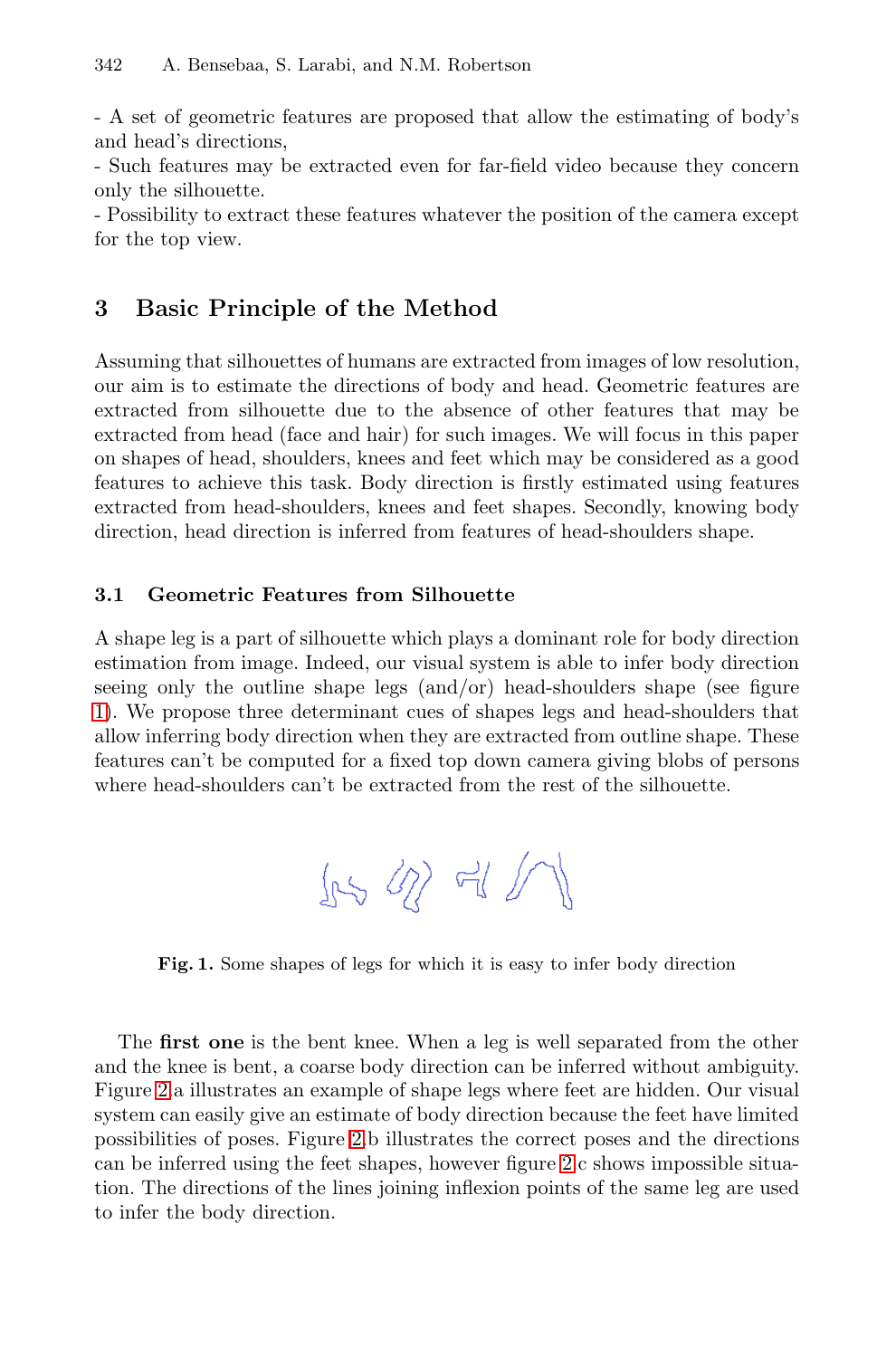<span id="page-3-0"></span>

**Fig. 2.** Shapes of legs wit[h in](#page-3-1)flected knee

<span id="page-3-1"></span>The **second one** is the direction of shape foot. Indeed, our visual system encounters difficulties by looking at legs shapes without feet and can't estimate body direction for many configurations even if the body is moving and legs are well separated but without inflexion of knees. For example, seeing to the outlines of figure 3.a, without feet we can't recognize to what direction body is moving. This ambiguity is clear seeing at the original shapes (see figure 3.b) and at new shapes obtained drawing feet (see figure 3.c). The base lines of the feet are good features because they indicate the body direction. Their use is explained in the following subsection.



**Fig. 3.** Ambiguity in body direction estimation in case of missed shape feet

The **third feature** concerns the variation of silhouette's width along the shape head-shoulders. The ratio of the width of the upper part (head) and the lower part (shoulders) is related to the angle of rotation. We noticed that there's an opposite relationship between the ratio and the orientation angle.

#### **3.2 Inferring Body Direction**

**Body Direction Estimation Using Feet's Features.** This task consists to s[pli](#page-4-0)t the lower human shape into separated legs, separated lower legs or grouped legs (The two first cases include the case where the knee of one leg may be bent). This is done by the concavity points located on the outline in the lower part of the outline indicating the feet.

We associate to each foot a **base line** defined by two extremities of the foot located between the heel and the toes. The outline of lower part is processed in order to determine the baseline of the feet located between the heel and the toes. Firstly, high convexities points  $Cv_1$  and  $Cv_2$  characterizing the outline foot are located (see Figure 4(a)). Secondly, the last point of interest  $Cc$  representing a high concavity on this outline is located, such as the distances  $CcCv_2$  is minimal. The convex point that represents toes, will be the closest point to the concave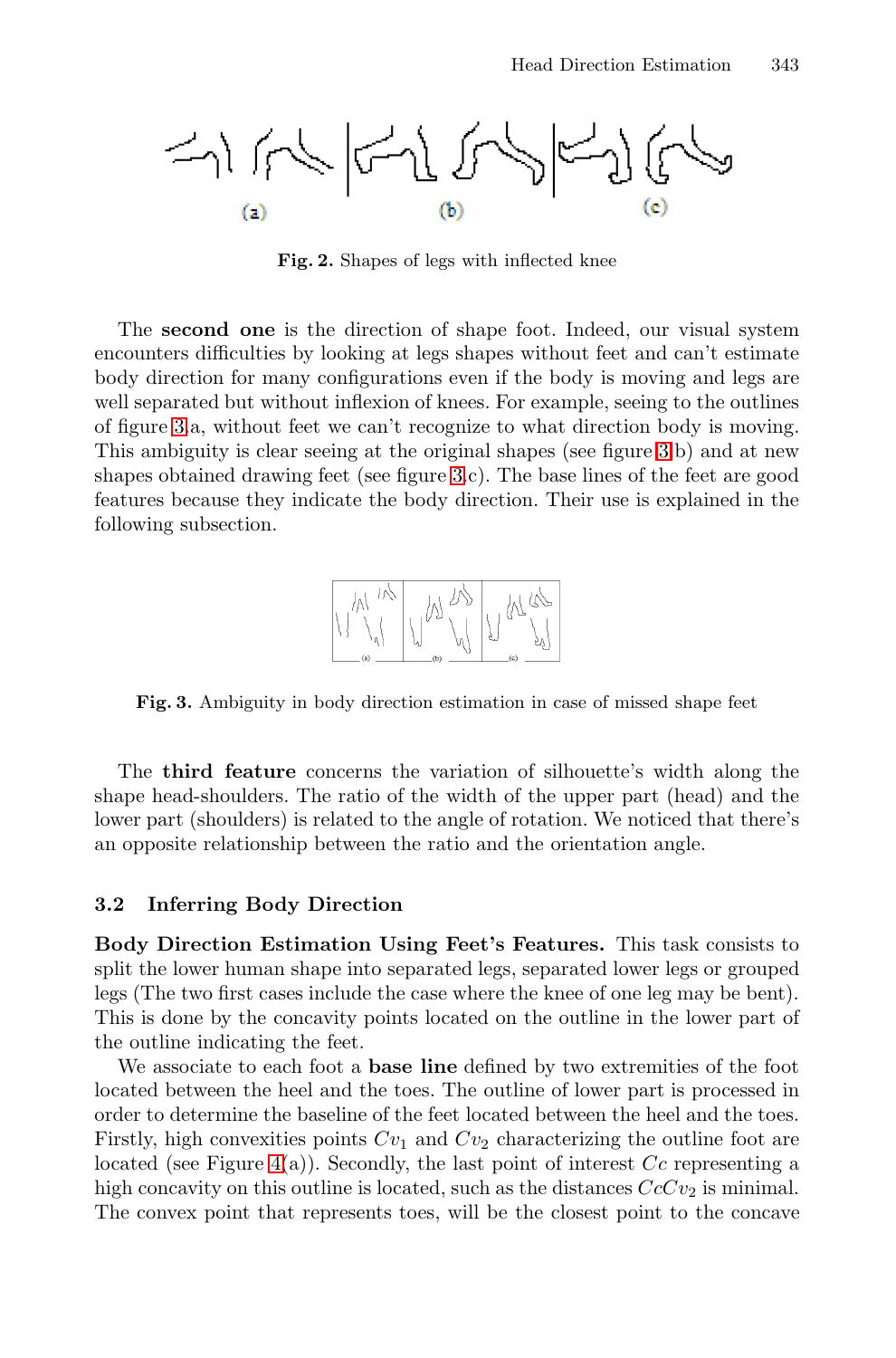#### <span id="page-4-0"></span>344 A. Bensebaa, S. Larabi, and N.M. Robertson

point of the feet outline, the other convex point will obviously correspond to the heel. Thus the base line joins the two convexities of the foot and the orientation of feet corresponds to the vector carried by the feet base line.



**Fig. 4.** (a) Steps of body direction estimation based on foot directions, (b) Body orientation from feet (In red color the feet orientations of foot and in blue the body orientation)

Applying the 2D quasi-invariant, the angle between t[he](#page-4-0) two vectors measured in 3D-space varies slowly in the image as viewpoint varies [2]. As in the scene the disposition of foot vectors is restricted by the human physic constraints, it will be the same case in image plane; the body direction is inferred as the average of foot directions. Once the base li[nes](#page-9-3) of feet are extracted, body orientation is computed as the resultant vector of the two orientations. When one foot isn't put on the ground, which correspond to a high curvature of the knee, the resultant vecto[r w](#page-4-1)ill have the direction of the base line of the other foot (see figure 4(b)).

**Body Direction Estimation Using Knee's Features.** Extraction of curvature points consists to find the best concave or convex pixels of the lower part of the silhouette. Using the Chetverikov's algorithm  $[5]$ ,  $p$  is selected as curvature point if the angle defined by the three pixels:  $p^-, p, p^+$  is lower that a given threshold  $\alpha$ . Pixels  $p^-, p^+$  are located pixels before and after the considered pixel p at d pixels (see figure 5). Default values of  $d, \alpha$  are  $7 pixels, 150$ .

<span id="page-4-1"></span>

**Fig. 5.** Location of curvature points on outline legs

Many types of knees inflexion may be located (see figure 6) and body direction is considered as the direction defined by the concave point to the convex one of the bent knee. Only the direction left towards right and inversely will be considered.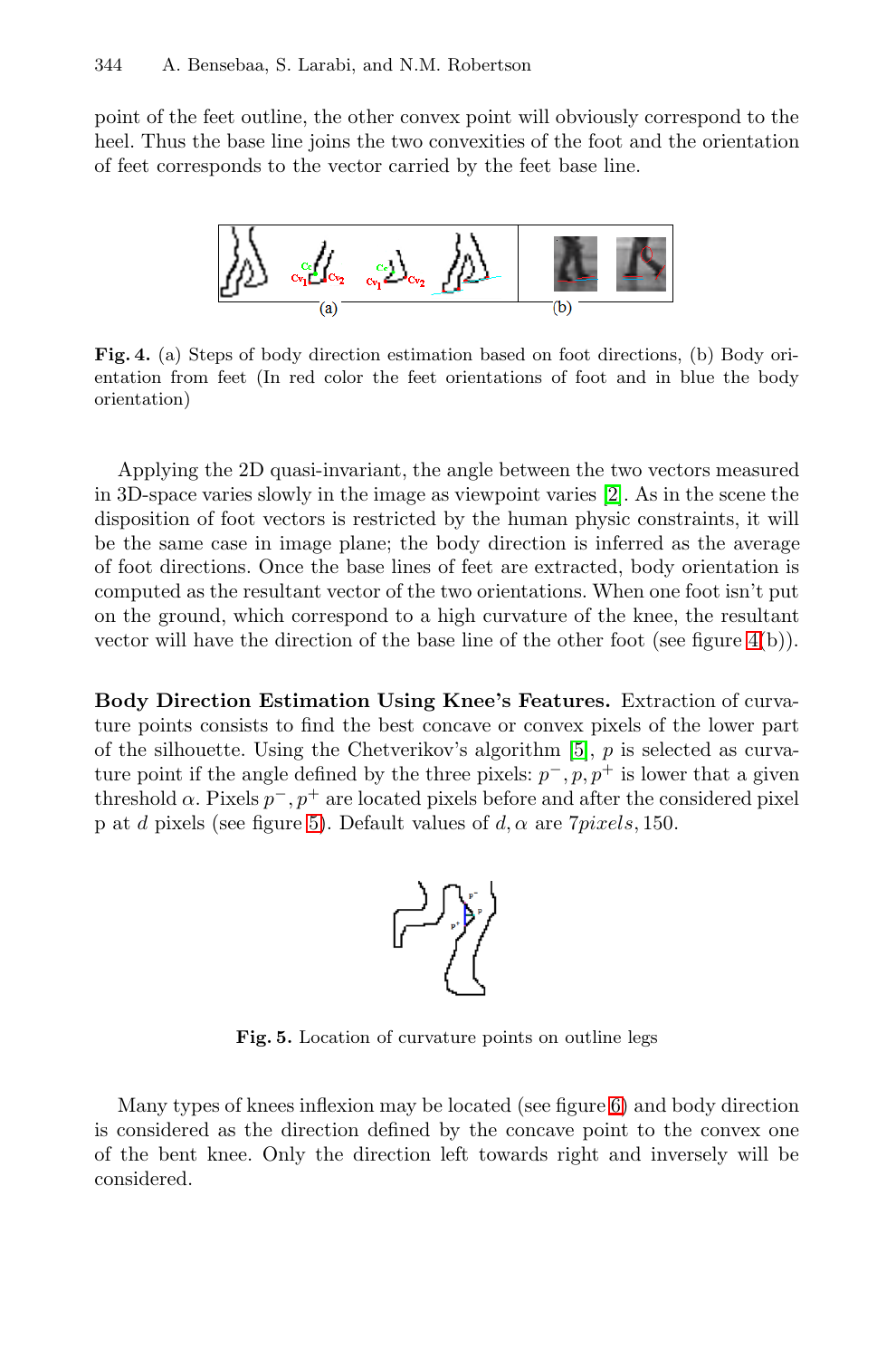

Fig. 6. Some cases of knee inflexion and the inferred direction of the knees

**Body Direction Estima[tio](#page-9-3)n Using Head-Shoulders Features.** Body direction can inferred using the head-shoulders geometry. Indeed, when human body is rotating, the ratio  $R_w$  of the widths of head and shoulders are estimated as follow:

For t[he](#page-5-0) rotation angle in the intervals :  $[0^{\circ}, 15^{\circ}], [15^{\circ}, 30^{\circ}], [30^{\circ}, 45^{\circ}],$ [45 °, 60 °], [60 °, 75 °], [75 °, 90 °], the ratio  $R_w$  belongs respectively to the intervals: [1.82, 4], [1.70, 1.81], [1.61, 1.69], [1.51, 1.60], [1.36, 1.5], [1.4, 1.5].

Applying the algorithm of D. Chetverikov [5], the two concave points (left and right) delineating the head and the two convex points (left and right) extremities of shoulders are located. Head is separated by locating the pixels having the minimum angle among the selected candidate points. The second extremities of shoulders are located as convex pixels with high curvature along of the outline head-shoulders (see figure 7).

<span id="page-5-0"></span>

**Fig. 7.** The second extremities of shoulders

#### **3.3 Inferring Head Direction from Head-Shoulders Shape**

We assume that body direction is estimated based on the three features proposed above. In order to estimate head direction, two features are extracted from headshoulders outline.

**Features Extraction.** The first feature concerns the lengths of shoulders  $S_L$ ,  $S_R$  on shape head-shoulders. When the end of the neck isn't visible on one side due to shoulder's occlusion by head, the beginning of the shoulder is considered as the point of high curvature on head-shoulders outline.

The lengths of shoulders are important cues for both head and body directions estimation and the difference between lengths of S*L*, S*<sup>R</sup>* arises from one of the following configurations: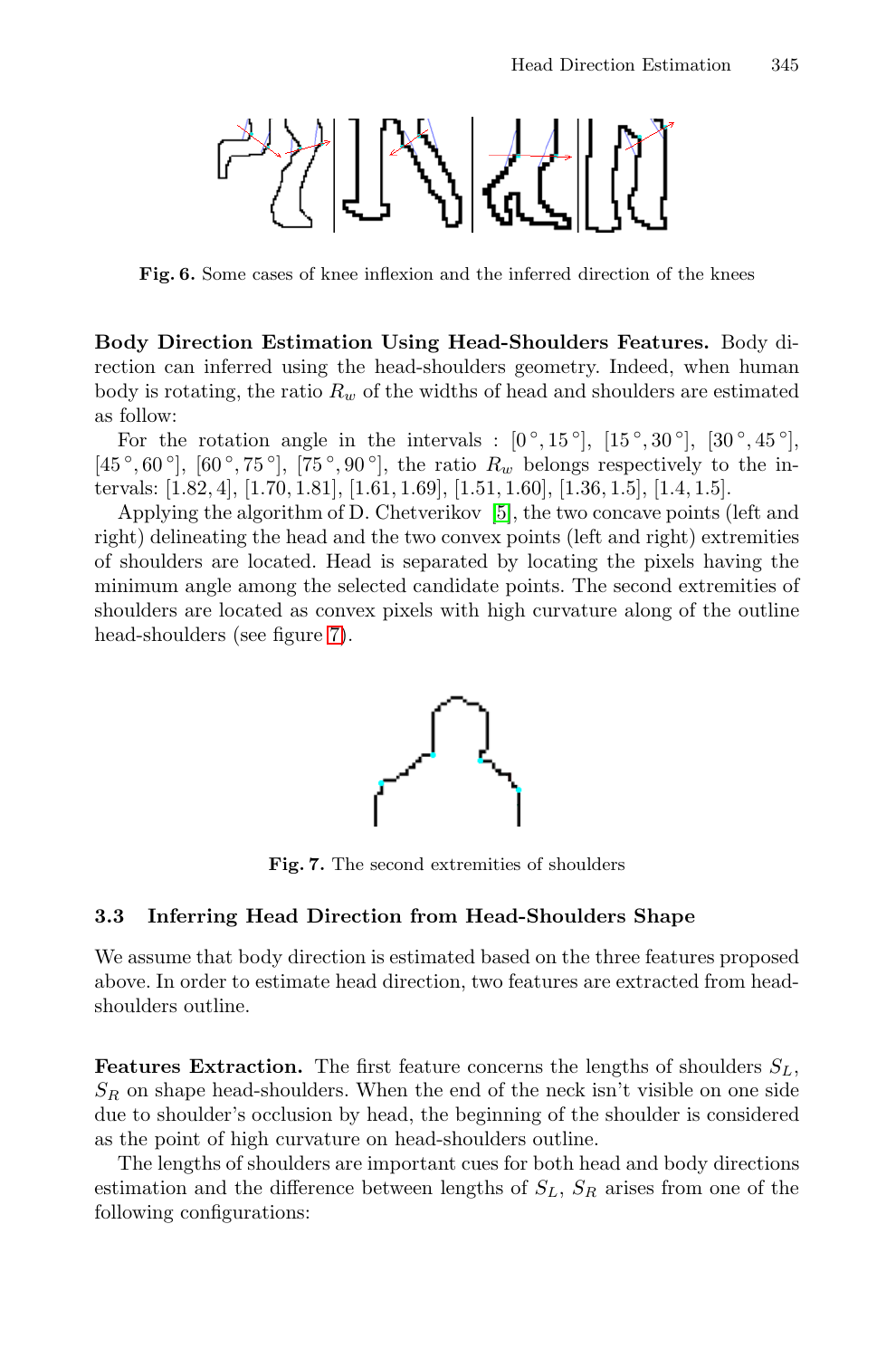#### 346 A. Bensebaa, S. Larabi, and N.M. Robertson

- Depending on the camera and body positions, the head can occludes a part of one shoulder and then decreases the shoulder length. For example, when the camera is on top at the right or at the left of the person (see figure 8).

- When human body is rotating, one of shoulders becomes less visible. This occurs for example when the camera is on top even if the person is in front of the camera. In this case, length of one shoulder decreases until that the two sides of the shape head-shoulders don't correspond to shoulders.



**Fig. 8.** Cases of occlusion of shoulder by head

Consequently, when body direction and head are in fro[nt](#page-6-0) to the camera, the lengths  $L(S_L)$ ,  $L(S_R)$  of shoulders are identical. Otherwise, when the head is rotating or when body is at the lateral side of the camera, this equality isn't verified because in both cases the head occludes a part of one shoulder (see figure 8). We proved geometrically that without occlusion by head, the lengths of one shoulder decreases when body is rotating.

<span id="page-6-0"></span>The second feature which completes the first one, concerns the occluded parts of shoulders that permit to estimate head rotation. Let  $I$  be the intersection point of the lines joining extremities of shoulders S*<sup>L</sup>* and S*<sup>R</sup>* (see figure 9). When body and head are in front to the camera, the distances  $d_L$ ,  $d_R$  from I to shoulders are identical in the scene and in image. However, when head or body are rotating, these distances are different in image because a part of shoulder is occluded by head and thus in image the distance  $d<sub>L</sub>$  or  $d<sub>R</sub>$  includes the occluded segment of the shoulder and a part of the neck. The distances  $d_L$ ,  $d_R$  will be used to infer the head direction.



**Fig. 9.** Intersection of shoulders in case where (a) body and head are in front, (b) body and head rotating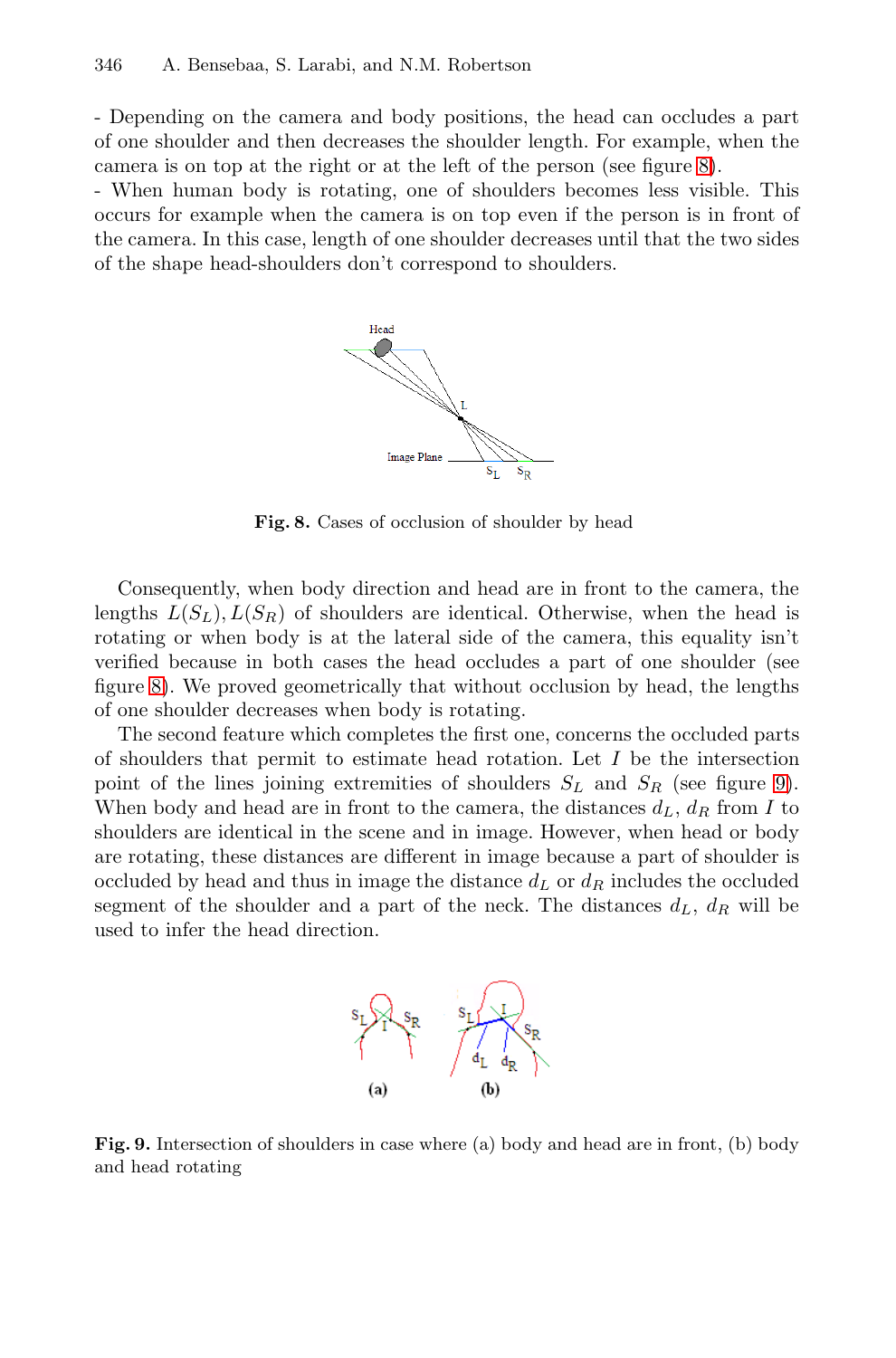**Coarse Estimation of Head Direction.** Head direction is estimated assuming body orientation, the difference  $\Delta L$  between the images of  $(S_L)$ ,  $(S_R)$  and the difference  $\Delta d$  between the images of  $d_L$ ,  $d_R$  are computed. When body is in the center of the field of view or at the left, table 1 gives the results obtained of head direction applying a geometric reasoning depending on the values of  $\Delta L$ , δd and body direction. For example, figure 10 illustrates the variation of ΔL,  $\delta d$  in case where human in the center of the field of view of the camera. The case where body is at the right is symmetrical to the case where body is at the left.



**Fig. 10.** Different poses of head where images of d*R*, d*<sup>L</sup>* are illustrated with blue and red color in case where human is in the center of the field of view

| Body in the center | $\delta d = 0$ | $\delta d > 0$      | $\delta d < 0$        |
|--------------------|----------------|---------------------|-----------------------|
| $\Delta L = 0$     | Head in        | Not possible        | Not possible          |
|                    | Front          |                     |                       |
| $\varDelta L < 0$  | Not possible   | Rotation to left    | Not possible          |
| $\Delta L > 0$     | Not possible   | Not possible        |                       |
|                    |                |                     | rotation to right     |
| Body at the left   | $\delta d = 0$ | $\delta d > 0$      | $\delta d < 0$        |
| $\Delta L = 0$     | Low Rotation   | Not possible        | Not possible          |
|                    | to right       |                     |                       |
| $\Delta L < 0$     | Not possible   | Head in front       | Not possible          |
|                    |                | or rotating to left |                       |
| $\Delta L > 0$     | Not possible   | Not possible        | <b>Hight Rotation</b> |
|                    |                |                     | to right              |

**Table 1.** Head direction inferred in cases where body is in front and at the left

### **3.4 Study of the Camera Position Constraint**

As we are interested in this work to images of low resolution which means a far field of view, the camera may be:

- Fixed at the top and far from the scene. In this case, none from the features: head, shoulders, legs and feet can't be located using the blob representing human.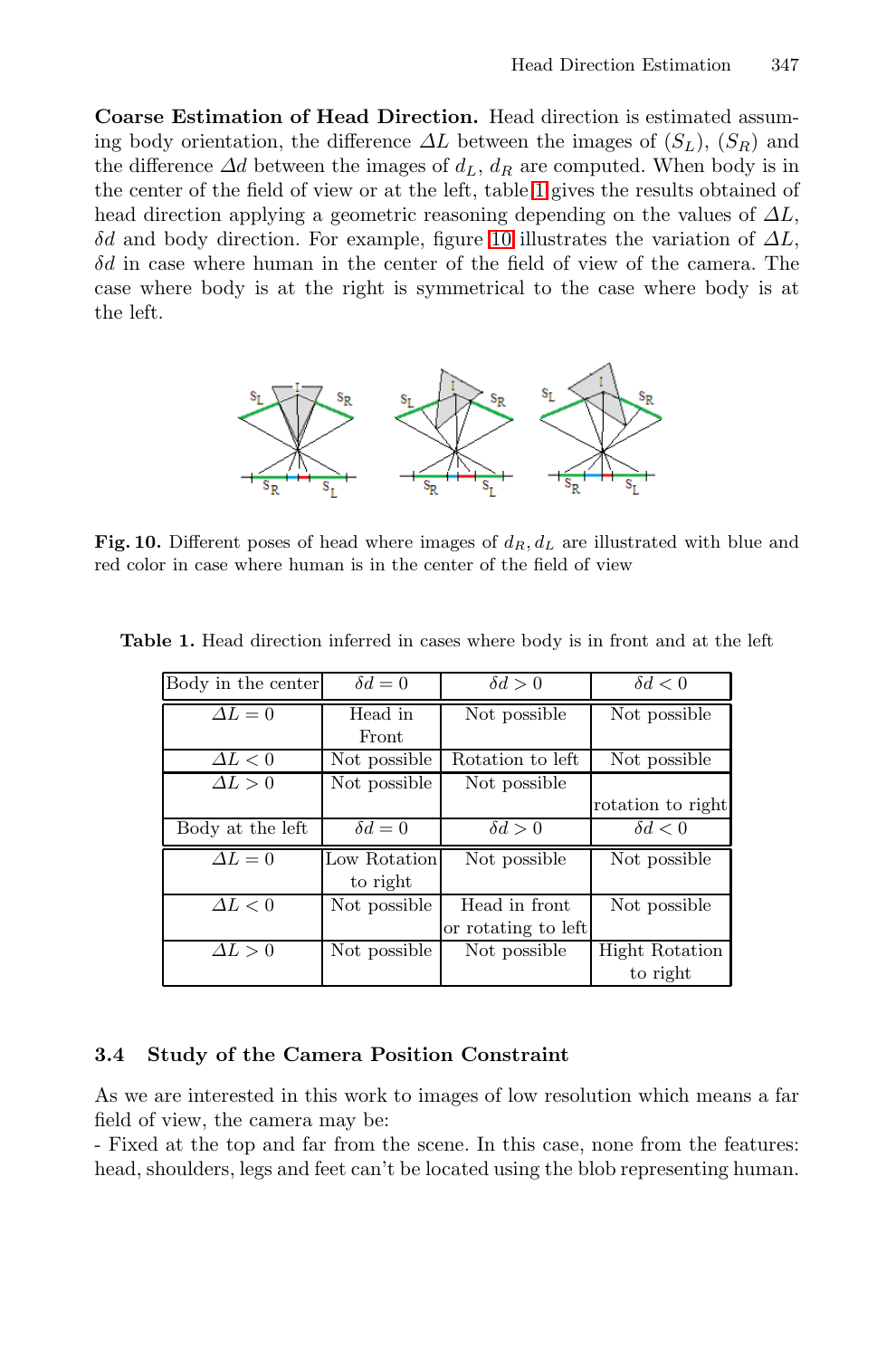#### 348 A. Bensebaa, S. Larabi, and N.M. Robertson

- Fixed so as its optical axis is oblique or horizontal towards the scene. In this case, whatever the position of the camera relatively to human in the scene: in front or at the lateral position, its head-shoulders, legs and feet are viewed. Consequently, the availability of the proposed features depends only on the pose, which means that inflexion of knees or feet base lines may be missed, however the presence of the head-shoulders outline is required.

### **4 Results**

We applied our method on some real images. Firstly silhouettes are extracted and body direction is firstly computed. In the next, head direction is estimated. We used all features extracted from head-shoulders, feet and knees outlines.

Figure 11 illustrates some poses, extracted silhouettes and computed body directions. Body direction is computed using the ratio R*<sup>w</sup>* equal to 2.6, 2.89, 2.25, 1.33, 1.36, 2.27, 2.09 giving the intervals of head direction equal to:

[0 ◦, 15 ◦], [0 ◦, 15 ◦], [15 ◦, 30 ◦], [75 ◦, 90 ◦], [75 ◦, 90 ◦], [15 ◦, 30 ◦], [0 ◦, 15 ◦]. We can see that the computed body direction for the two last poses  $(f)$ ,  $(g)$  are done using only the first feature which can't differentiate if the body in in front or of back with regard to the camera. The orientation of feet, when are located in the image, eliminate the ambiguity (in front or of back).



**Fig. 11.** Some poses and extracted silhouettes and the computed body directions based on R*<sup>w</sup>* values

The combination of features used for body direction depends on what can be extracted. The features extracted from feet and knees are more strong than those extracted from head-shoulders. Figure 12 illustrates the results obtained when inflexion of knees are used in addition of the ratio R*w*.

Head direction estimation is based on estimated body direction and the values of  $d_L, d_R$  computed using head-shoulders outline. Figure 13 summarizes this combination of features and shows that a good estimation is made even if the images are of low resolution.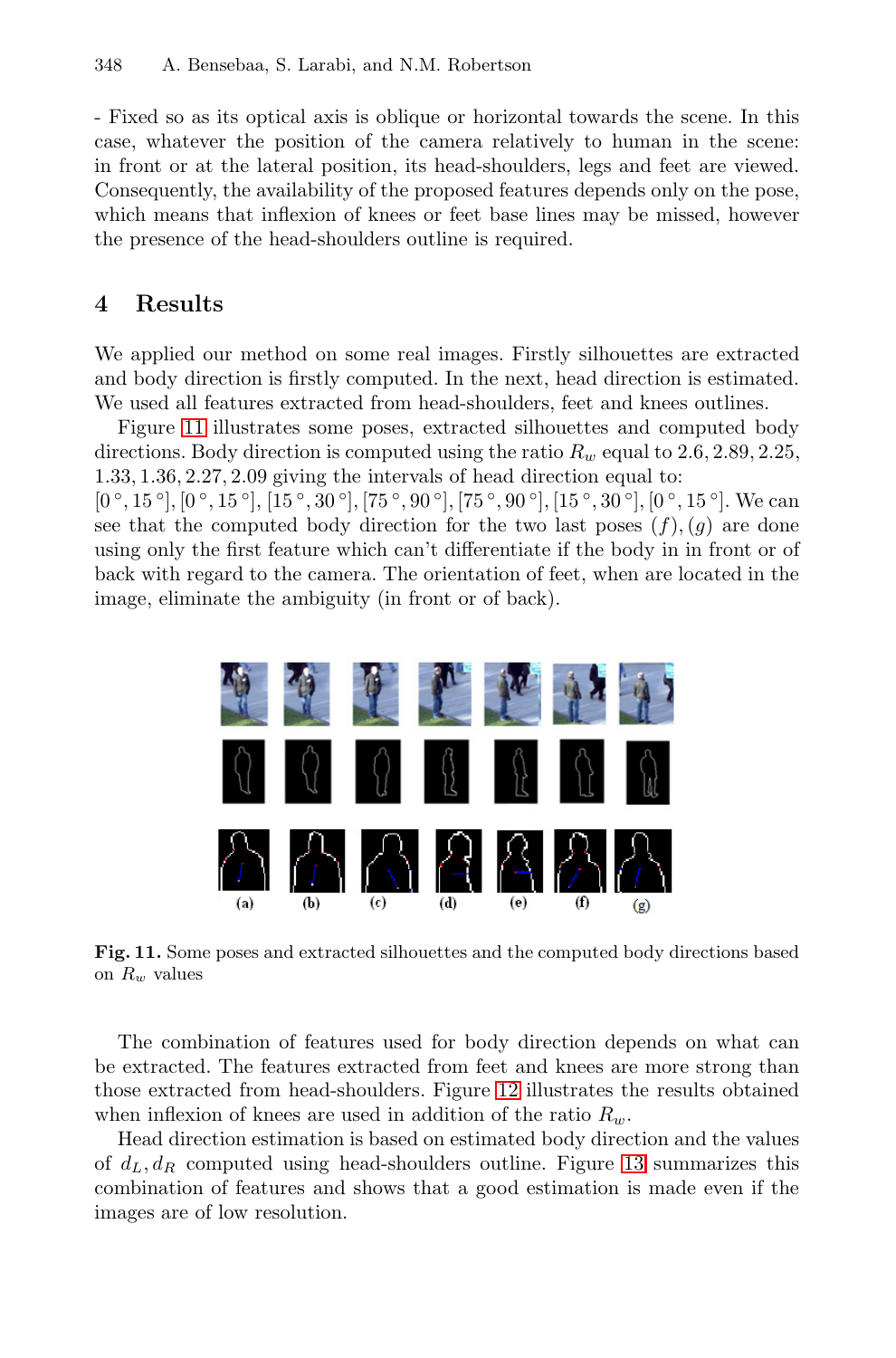

**Fig. 12.** Body Orientation using knee inflexion and R*<sup>w</sup>* ratio



**Fig. 13.** Head and body directions from combined features

# **5 Conclusion**

<span id="page-9-2"></span>We proposed in this paper a method for head direction estimation based on geometric features extracted even if images are of low resolution. Body direction is inferred from features extracted from outlines of knees and feet and headshoulders. This direction is used in addition to features extracted from outlines of head-shoulders for estimating head direction. The proposed method has been applied on real images and achieves good estimation of head direction. Also, the features extracted are independent from camera pose, except the top view where head-shoulders, knees and feet can't be located on human shape.

# <span id="page-9-0"></span>**References**

- <span id="page-9-1"></span>1. Ba, S.O., Odobez, J.M.: Multiperson Visual Focus of Attention from Head Pose and Meeting Contextual Cues. IEEE Transactions on Pattern Analysis and Machine Intelligence 33(1), 101–116 (2011)
- <span id="page-9-3"></span>2. Binford, T.O., Levitt, T.S.: Quasi-invariants: Theory and exploitation. In: Proceedings of DARPA Image Understanding Workshop, pp. 819–829 (1993)
- 3. Benfold, B., Reid, I.D.: Colour Invariant Head Pose Classification in Low Resolution Video. In: Proceedings of the 19th British Machine Vision Conference (2008)
- 4. Benfold, B., Reid, I.D.: Unsupervised Learning of a Scene-Specific Coarse Gaze Estimator. In: Proceedings of the International Conference on Computer Vision (ICCV), pp. 2344–2351 (2011)
- 5. Chetverikov, D.: A Simple and Efficient Algorithm for Detection of High Curvature Points in Planar Curves. In: Petkov, N., Westenberg, M.A. (eds.) CAIP 2003. LNCS, vol. 2756, pp. 746–753. Springer, Heidelberg (2003)